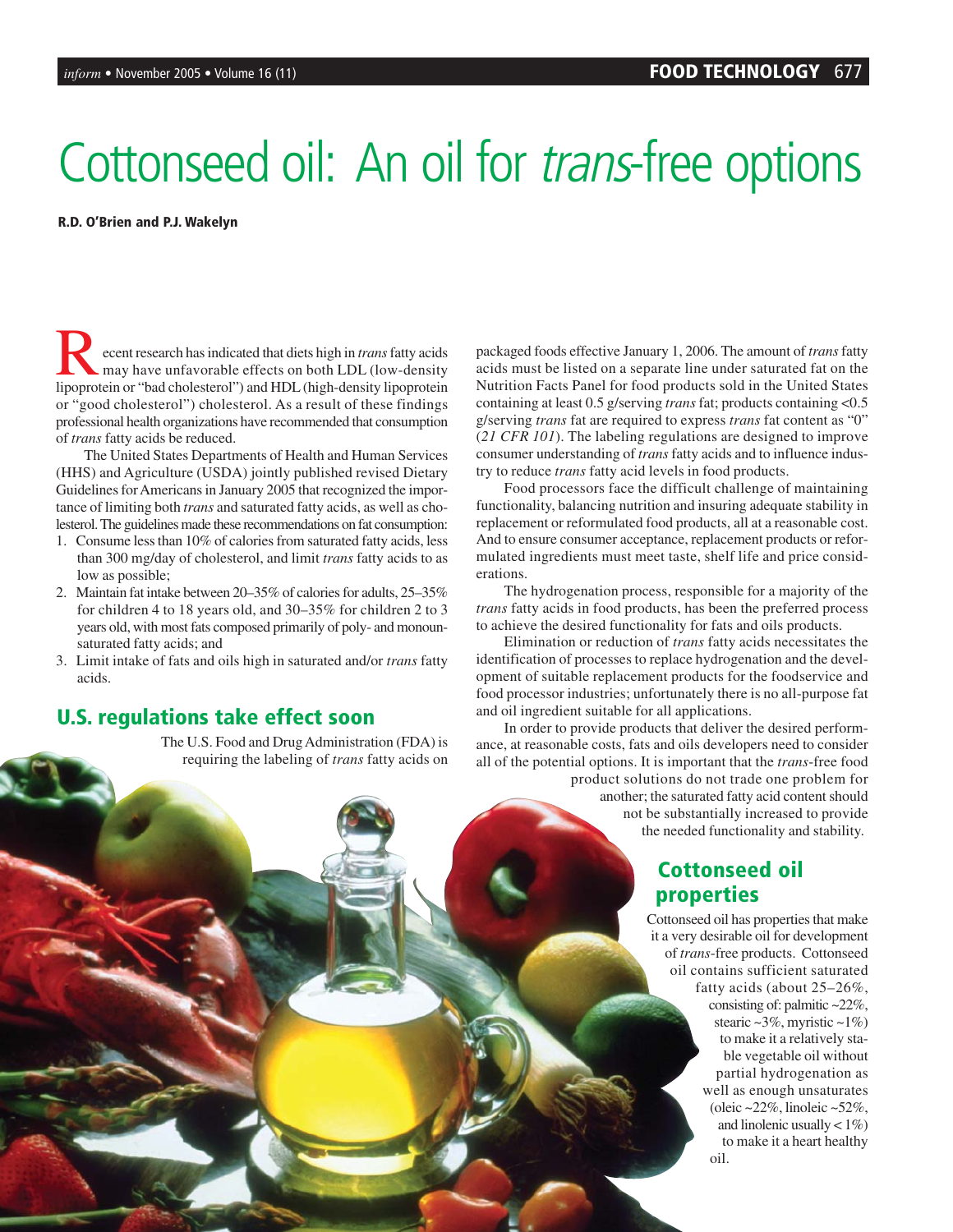#### 678 **FOOD TECHNOLOGY** *inform* • November 2005 • Volume 16 (11)

Palmitic acid is usually associated with the beta-prime crystal form of cottonseed oil, which is desirable in most solid shortening products because it promotes a smooth workable consistency, usually referred to as plasticity. Cottonseed oil is a good source of the essential fatty acid, linoleic, and like other vegetable oils it is essentially cholesterol-free.

More importantly, cottonseed oil is currently available in sufficient quantities to satisfy commercial food processing needs in a variety of applications (Table 1).

#### **Fats and oils technologies**

There are many significant technologies available for consideration for utilizing cottonseed oil.

**Blends.** Blends of *trans*-free liquid oils with *trans*-free solid or semi-solid fats can be made to achieve the desired melting and crystallization characteristics.

**Interesterification.** Interesterification modifies the melting and crystallization behavior of a fat and oil product by rearranging the fatty acids on the glycerol backbone; the fatty acid composition remains unchanged even though the physical characteristics are modified.

**Fractionation.** Physical separation of fats and oil can be made into fractions with different melting behaviors (i.e., olein, the

## **Food-Grade Heat Transfer Fluid**

*For edible oil deodorizers* 

### **Paratherm NF**®

- Certs: FDA, USDA (H-1), NSF Agriculture Canada/Canadian H&W MAF New Zealand
- Non-Fouling No baked-on carbon deposits
- Non-Corrosive/No Odor
- Film Temp to 650°F
- Durable/Long Life
- Safe, Easy Disposal

Engineering, not voice mail™  $(D)$  PARFVF

**Paratherm Corporation Milli** West Conshohocken PA 19428 USA 610-941-4900 • Fax 610-941-9191 *info@paratherm.com* **800-222-3611** *www.paratherm.com*

#### **Table 1. Cottonseed Supply and Disappearance1 [1,000 short tons]**

| <b>Crop Year</b> | <b>Production</b> | <b>Crush</b> | Oil | <b>Whole Seed</b><br><b>Feeding</b> |
|------------------|-------------------|--------------|-----|-------------------------------------|
| 2005-06          | 7.984             | 2.900        | 456 | 4.789                               |
| 2004-05          | 8.242             | 2,923        | 468 | 4,788                               |
| 2003-04          | 6.665             | 2,643        | 437 | 3.595                               |
| 2002-03          | 6.184             | 2.515        | 385 | 3,424                               |
| 2001-02          | 7.452             | 2.791        | 438 | 4.742                               |

**1** Source: National Agricultural Statistics Service, USDA; and Census Bureau, Dept. of Commerce, 2005

soft fraction, stearine, the hard fraction, or a calculated mid-fraction to provide specific functionalities).

**Additives.** Antioxidants, emulsifiers, antifoaming agents, metal chelating agents and other additives can be employed to provide the needed stability and reduce the amount of saturated fatty acids required to provide the desired functionality in many cases.

**Modification of the hydrogenation process.** Hydrogenation conditions (e.g., temperature, pressure, time, catalyst, and agitation) can be changed to decrease *trans* fatty acid production, but increase saturated fatty acid content. These techniques might be used to produce low or *trans*-free products but partial hydrogenation would still appear in the ingredient statement.

#### **Using cottonseed oil**

Edible fats and oils usage can be separated into four product categories with very distinctive differences which provide optimum performance for specific food products: liquid oils, shortenings, margarines, and specialty products. Cottonseed oil currently is used successfully in many applications, primarily as baking or frying fats or as salad or cooking oils, and has long been preferred by friedsnack makers.

Cottonseed oil can continue to function as the preferred oil in all of the categories, as explained here.

#### **Liquid Oils**

Three major types of oils, i.e., cooking, salad, and high stability, have been developed based on the different degrees of clarity and/or oxidative stability at and below room temperature.

*Cooking oils* are typically used for pan frying, deep fat frying, sauces, gravies, marinades, and other non-refrigerated food preparations where a clear liquid oil has application. Refined, bleached, and deodorized cottonseed oil (RBD-CSO) is naturally an excellent cooking oil due its fatty acid profile which contributes a flavor and frying stability equal to or better than most brush (partial) hydrogenated vegetable oils.

*Salad oils* capable of remaining clear and brilliant at 32°F (O°C) for a minimum of  $5 \frac{1}{2}$  hours is the standard used to determine if an oil is suitable for the production of emulsion products with high oil levels that require refrigeration. Cottonseed oil must be winterized (removal of a portion of the solid component through chilling, crystallization and filtration) or fractionated to produce olein and stearine fractions to meet the salad oil standards. The olein fraction from